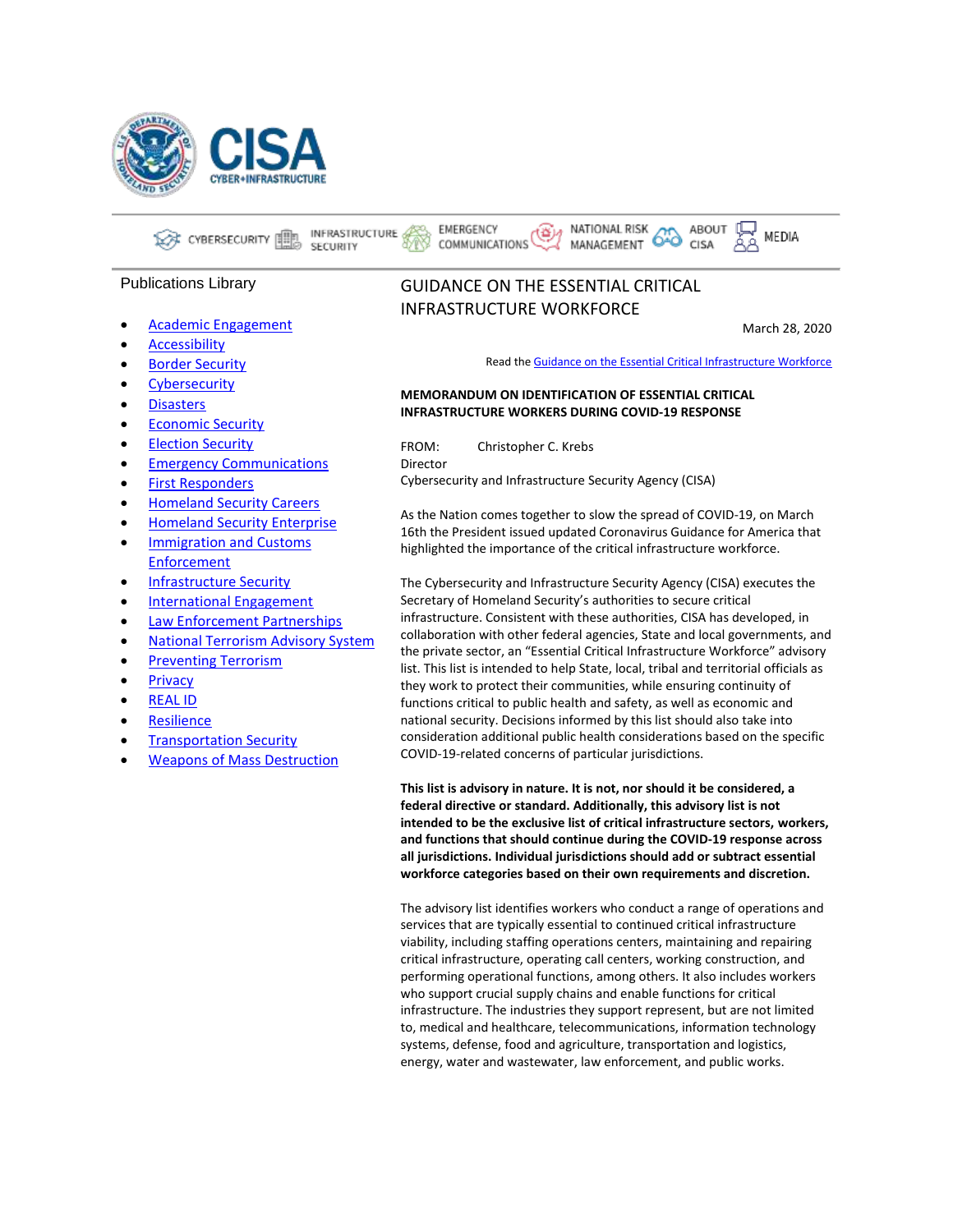State, local, tribal, and territorial governments are responsible for implementing and executing response activities, including decisions about access and reentry, in their communities, while the Federal Government is in a supporting role. Officials should use their own judgment in issuing implementation directives and guidance. Similarly, while adhering to relevant public health guidance, critical infrastructure owners and operators are expected to use their own judgement on issues of the prioritization of business processes and workforce allocation to best ensure continuity of the essential goods and services they support. All decisions should appropriately balance public safety, the health and safety of the workforce, and the continued delivery of essential critical infrastructure services and functions. While this advisory list is meant to help public officials and employers identify essential work functions, it allows for the reality that some workers engaged in activity determined to be essential may be unable to perform those functions because of health-related concerns.

CISA will continue to work with our partners in the critical infrastructure community to update this advisory list if necessary as the Nation's response to COVID-19 evolves.

Should you have questions about this list, please contact CISA at [CISA.CAT@cisa.dhs.gov](mailto:CISA.CAT@cisa.dhs.gov)